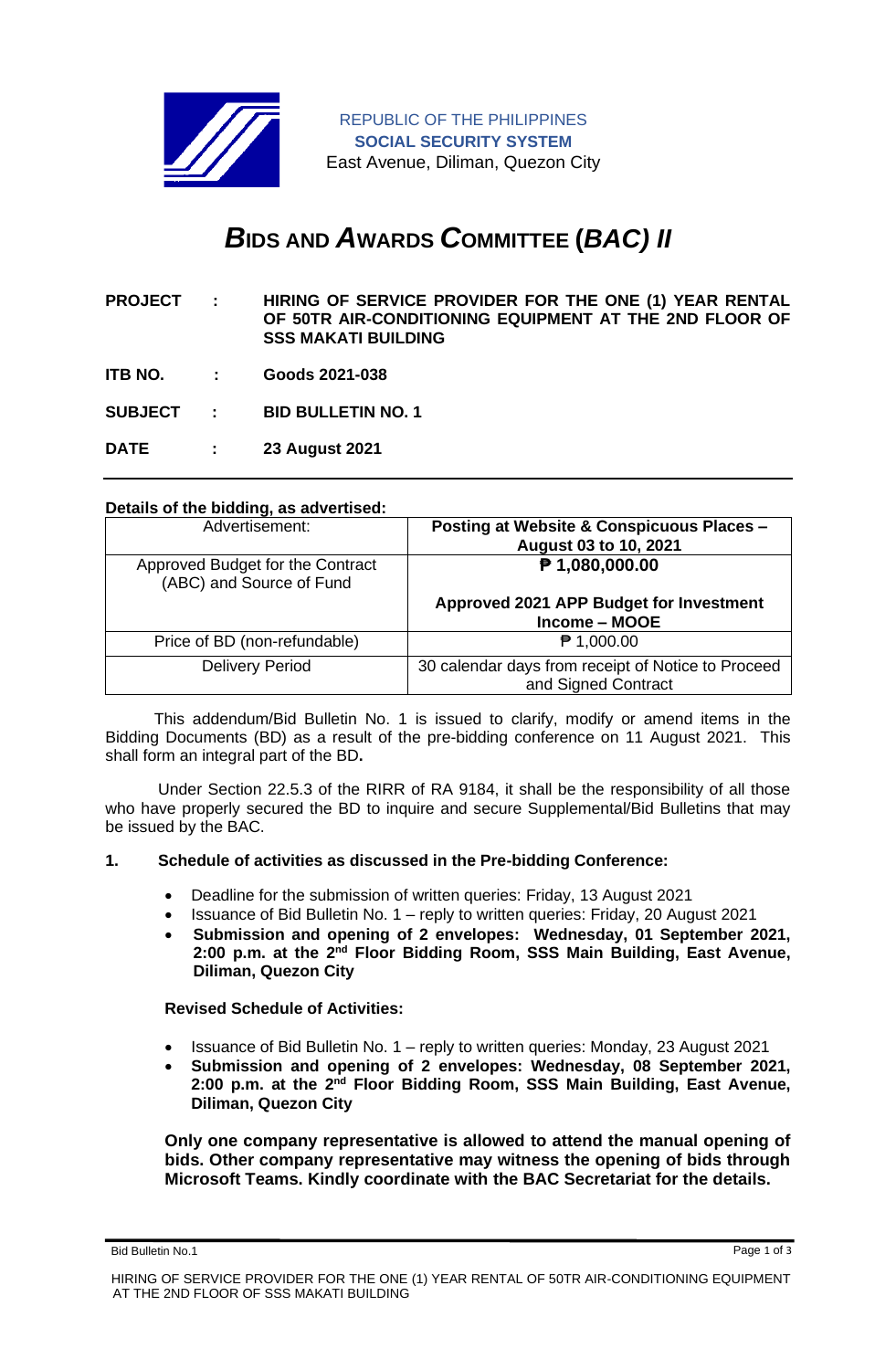## **2. Amendment/Clarification – Annex "A"**

# **3. Documentary Requirements**

# **a. 1 st Envelope**

a.1 PhilGEPS Certificate of Registration and membership.

In case of uploaded document/s, which validity period had already expired, submit the updated document/s.

- a.2 Statement of all its Ongoing Government and Private Contracts, including contracts awarded but not yet started, if any, whether similar or not similar in nature and complexity to the contract to be bid;
- a.3 Statement of Single Largest Completed Contract (SLCC) similar to the project to be bid, **with supporting documents**, equivalent to at least **50% of the ABC**, completed **within five (5) years** prior to the submission and opening of bids, adjusted by the bidder to current prices using PSA's consumer price index;

For this purpose, similar contracts shall refer to Service Provider for the Rental of 50TR Air-Conditioning Equipment.

- a.4 NFCC Computation or committed Line of Credit (form supplied)
- a.5 JVA, in case of Joint Venture Class "B" Documents (Each partner of the joint venture shall submit the legal eligibility documents. The submission of technical and financial eligibility documents by any of the joint venture partners constitute compliance, except for SSS Clearance that must be complied by all JV partners);
- a.6 Bid Security (2% of the ABC for Cash or Manager's/Cashier's Check payable to SSS or Bank Draft of the ABC, 5% of the ABC for Surety Bond **or** Bid Securing Declaration – form supplied) and **a copy of the Authority to Notarize from the Notary Public).**
- a.7 Technical Documents project requirements
	- Section VI Schedule of Requirements (page 29)
	- Section VII Statement of Compliance with the Technical Specifications (pages 30 to 33)
- a.8 Omnibus Sworn Statement **and a copy of the Authority to Notarize from the Notary Public.**
- a.9 Foreign ownership limited to those allowed under the rules may participate in this Project, provided must submit any of the following:
	- Copy of Treaty, International or Executive Agreement; Or
	- Certification from the relevant government office of their country stating that Filipinos are allowed to participate in government procurement activities for the same item or product.
	- Certification from the DTI if the Bidder claims preference as a Domestic Bidder or Domestic Entity.

## **b. Checklist of the 2nd envelope:**

- b.1 Bid Form (form supplied) pages 39 to 40
- b.2 Bid Breakdown (form supplied) page 41

Bid Bulletin No.1 Page 2 of 3